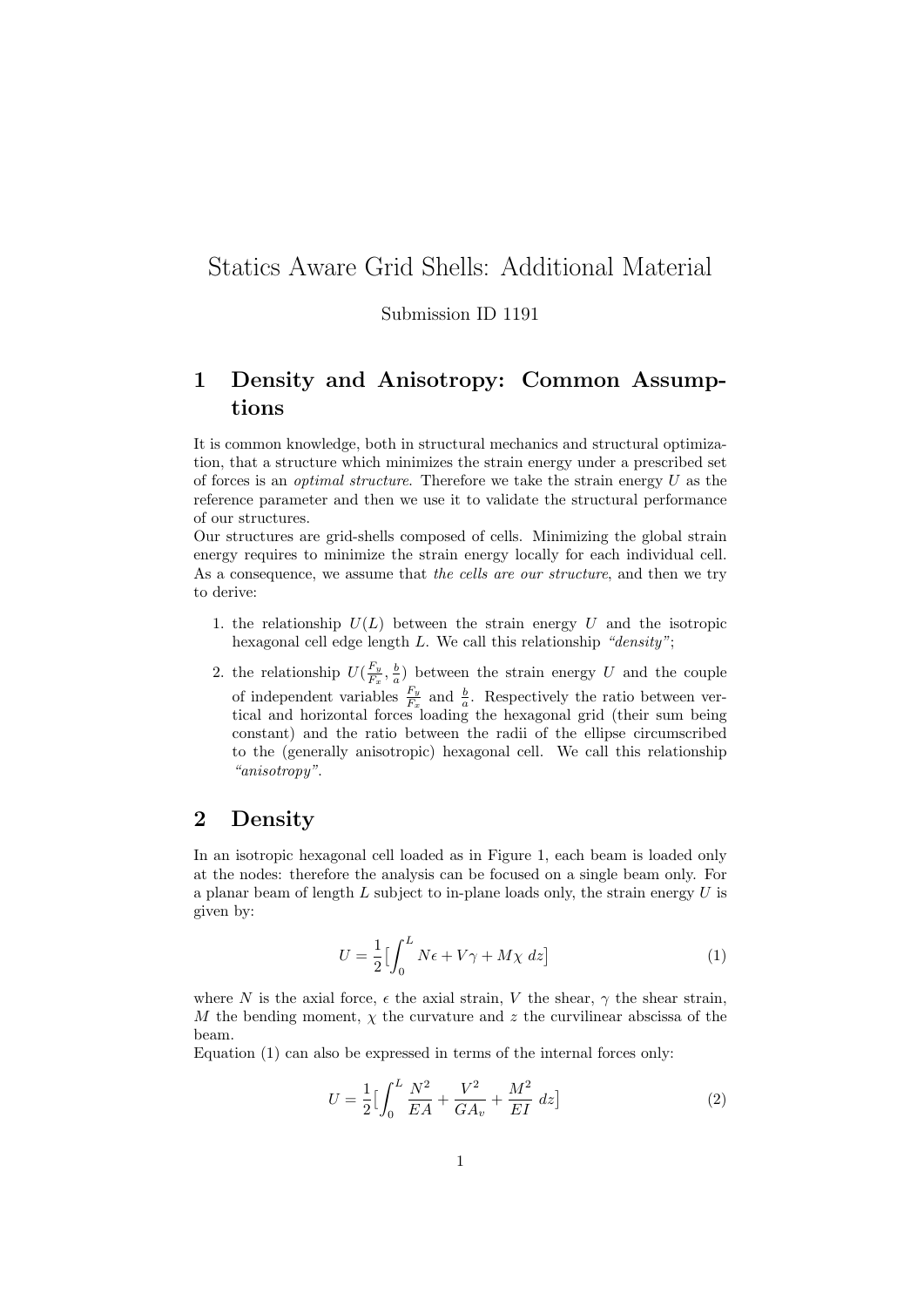

(a) Isotropic Hexagonal Grid subjected to generic state of stress.

(b) Plot of the deformation energy as a function of the length  $L$  of the beams.

Figura 1: Hexagonal Grid, computation of Density Parameter.

where  $EA$ ,  $GA_v$ ,  $EI$  are respectively the axial stiffness, the shear stiffness and the bending stiffness of the beam, whereas  $A, A_v, I$  are respectively the area, shear area and moment of inertia of the cross section of the beam.

Since the beam is loaded only at the nodes by a generic force  $F$ , the internal forces can be expressed as:

$$
N = \alpha F
$$
  
\n
$$
V = \beta F
$$
  
\n
$$
M = (\gamma L - \delta z)
$$
\n(3)

so that the strain energy becomes:

$$
U = \frac{1}{2} \left[ \int_0^L \frac{(\alpha F)^2}{EA} + \frac{(\beta F)^2}{GA_v} + \frac{(\gamma L - \delta z)^2}{EI} dz \right]
$$
  
= 
$$
\frac{F^2}{2} L \left[ \frac{\alpha^2}{EA} + \frac{\beta^2}{GA_v} + \frac{(\gamma^2 + \frac{\delta^2}{3} - \gamma \delta)}{EI} L^2 \right]
$$
  
= 
$$
\frac{F^2}{2} (\epsilon L + \zeta L^3)
$$
 (4)

In most of the structural applications it happens that  $\zeta > \epsilon$  and  $\zeta L^3 >> \epsilon L$ , it follows that the linear term can be neglected. Finally, the strain energy U proper of a beam which is loaded only at the nodes, takes the form:

$$
U \propto F^2 L^3 \tag{5}
$$

The same relation scales up to the whole grid of Figure 1a as well. Nevertheless, we have verified the result of equation (5) through a numerical experiment. We tiled a regular hexagonal pattern (see Figure 1a) and we assigned to all beams a uniform cross section (e.g. circular) and we applied a uniform force  $F$  acting on the whole boundary (e.g. the sum of all horizontal forces equals the sum of all vertical forces). Then we computed the global strain energy  $U$  for iteratively increasing edge lengths L: Figure 1b shows clearly that the function  $U(L)$  is a cubic polynomial in  $L$ , whose coefficients are constant, as they rely only on beams' cross section (e.g. area A and moment of inertia I) and material (e.g.